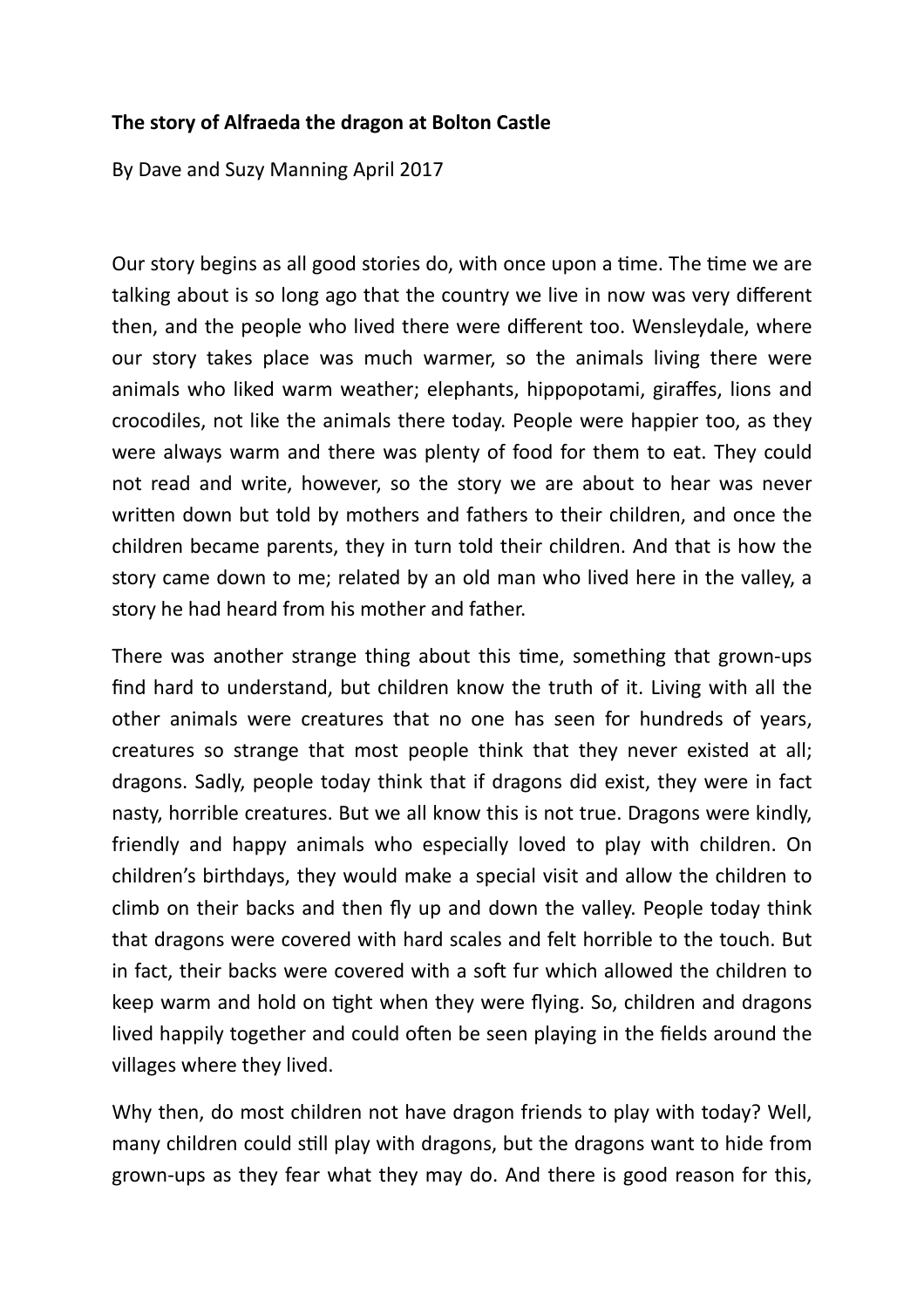because it was the greed and nastiness of some grown-ups that sent many of the dragons away and forced the rest to go into hiding. Without knowing their hiding places, it is impossible for the children to meet up and play with their dragon friends.

To understand how this happened, we must go back to those days long ago, the days when the people were happy and the elephants, lions and the other animals still lived in the valley. Over the years the weather gradually began to change and become colder, so that the animals who liked to live in the warm left the valley and moved away. The dragons, though, could live in the cold and didn't want to move away from the children who were their friends. So, they stayed and lived there happily for hundreds of years.

As the weather continued to change, though, the people became less happy as their houses grew colder and there was less food to eat. At the same time, the king of all the country died and his son took over from him and became King Harold. Sadly, unlike his father who was a kind, gentle man, Harold was mean and greedy and only ever thought about himself. He made people give him money and took their land and houses if they could not pay. The richer he became, the more riches he wanted, and he spent nearly all his time looking for gold and silver. No one liked or loved him and as he grew older he became meaner and greedier. He was scared that when he died, someone else would have all his money and he did not want that to happen. The only way he could prevent it was if he could find a way to be like a dragon and live for hundreds of years. And then the idea came to him; what if he could find a way to be like a dragon? But how could he make this happen? If only he could wave a magic wand and cast a spell, then everything would be easy. But there was one person, of course, who could wave a magic wand: the castle wizard, Ranulph.

As soon as he had thought of this, Harold sent for Ranulph and explained his problem to him. Once King Harold had finished talking, Ranulph rushed back to his room in the castle, where he kept his books of magic, hoping to find a spell that would help the king. Just like everybody else in the kingdom, he was frightened of the king's temper and what he might do if he was unable to help him. Hour after hour he read through his books, often choking on dust, as many of them had lain untouched on the shelves for years. All through that day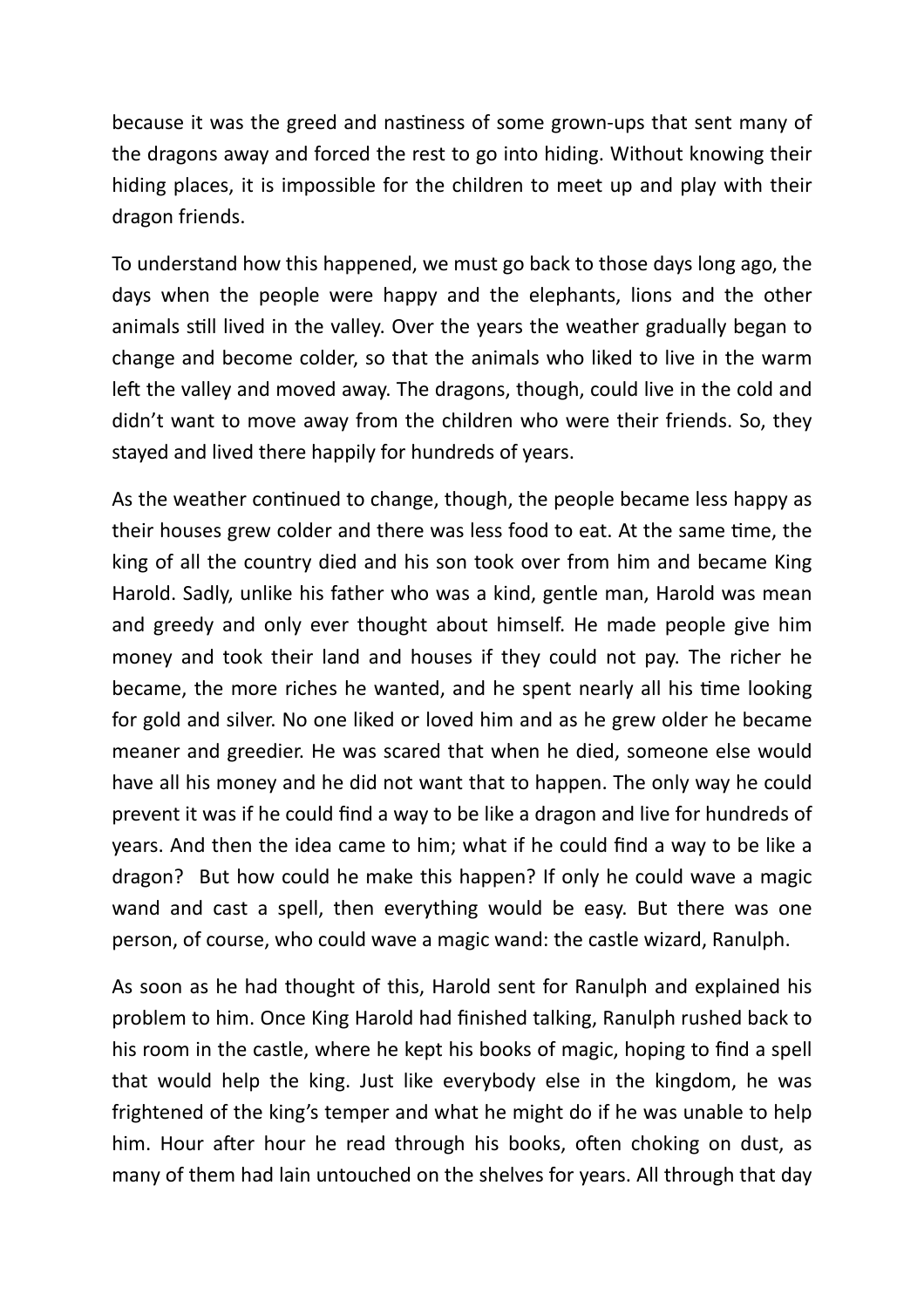and well into the night he read, becoming more and more worried as he could find no trace of a spell that would help solve the puzzle. Tired and yawning, Ranulph looked up from what he thought was his last book and stared out of the window at the light from the new dawn. Just then, the sun's rays landed upon a small volume that had been pushed to the back of the shelf. Ranulph leaped to his feet and fetched it down. Quickly reading through, his eyes suddenly lit upon an old spell that was on the last but one page. Scarcely daring to believe, and holding his breath without knowing it, he read the page again. Yes, it was true! He was saved. He had found a spell and could now make the king's wish come true.

After a long hot bath, and a big breakfast, Ranulph set off to see the king. Harold had gone hunting, but as soon as he returned and found out Ranulph was waiting, he rushed to see him without even bothering to change from his riding clothes. Once Ranulph had finished explaining how the spell would work, the king began to sing and dance around the chamber. The guards, the lords and ladies and everybody else in the room stood there stunned and amazed, as they had never even seen the king smile let alone dance and sing. But just as quickly as he had begun, he stopped, and glared across the room at Ranulph. The king had just thought of a massive problem with the spell. To make the magic work as Ranulph had explained he had to have 40 pairs of dragon's ears. Just how was he going to get them? Nearly everybody loved dragons and would not let any harm come to them. Ranulph, though, had already thought of this. He quickly explained to the king how they could begin blaming dragons for things that went wrong. The lack of food for people was because dragons were eating too much, and the colder weather was because they refused to breathe their fire and warm everybody up. They had to make people believe that dragons were horrible creatures, not the nice and pleasant animals they really were. This would be fake news indeed.

Sadly, the plan worked all too well. Although the children would not believe the horrible things said about their friends, many of the grown-ups became very angry with the dragons, and they began to help the king's soldiers to chase and kill them. Many dragons were quickly killed as they could not believe that the people who had been their friends and had once loved them were now trying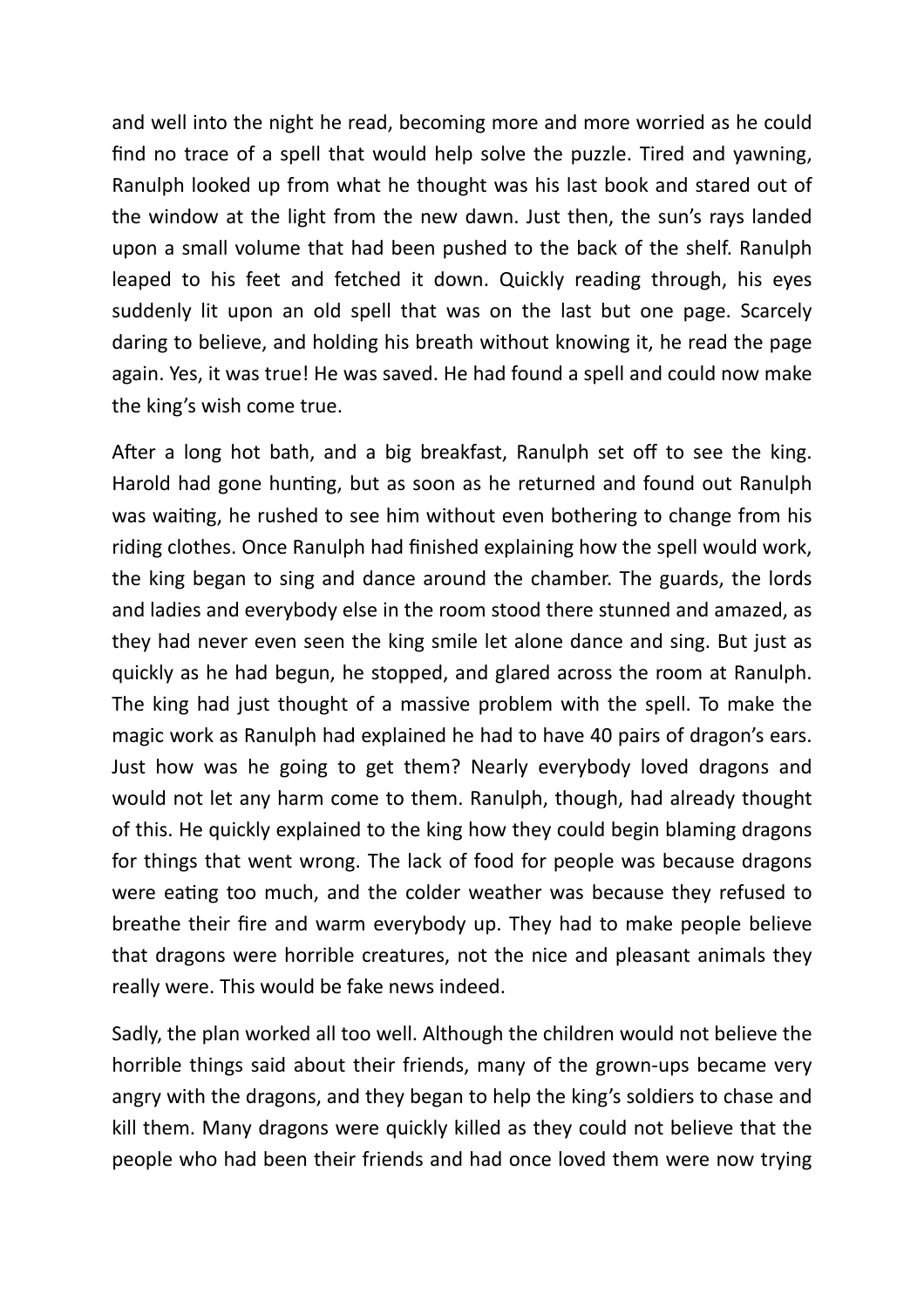to destroy them. The children raced to help others find hiding places; unknown to many humans, dragons were able to change their shape for long periods and pretend to be something else. Children could see the dragon hidden in the shape, but grown-ups rarely could and only saw what the dragons wanted them to see.

Now, there was a rich man called Lord Scrope who started to build a castle in the valley, which was going to have four towers, one for each corner. While the building was going on, the dragons had all flown away and were in hiding, usually well away from people. Being far away meant they were safe. The dragon that had lived near to where the castle was being built was called Alfraeda, and she had lots of friends amongst the local children. She missed them terribly and they missed her. She could not return, however, as the wicked king Harold was still looking to find one more pair of ears to complete his spell. So desperate was he that although he was very greedy and didn't like to part with any money, he had offered a small fortune to anyone who could bring him what he wanted.

Years went by though, and King Harold was growing very old and becoming desperate as he was still unable to make the spell. Lord Scrope had nearly finished his castle. The walls had been built, as had three of the towers, but before it could be finished, the Christmas holidays came round. The men who worked on the site all went home to celebrate and in those days the celebrations would go on for twelve whole days. The children joined in, but they were still unhappy that they could not play with Alfraeda, and they would happily have given up their presents to have her back and keep her safe.

Sitting round by the warm fire one night, the children agreed that it was time to put things right, so they decided on a plan to find Alfraeda and bring her back to the village to live with them. The big question was where she could hide so that the grown-ups could not see her, and the king would not be able to get her ears. Idea after idea was brought up and then discarded as being impossible or too silly or somewhere that even the grown-ups would think of looking. The children were almost on the point of giving up, when one of the youngest, a girl called Freya stunned them all when she said: "She could be a tower."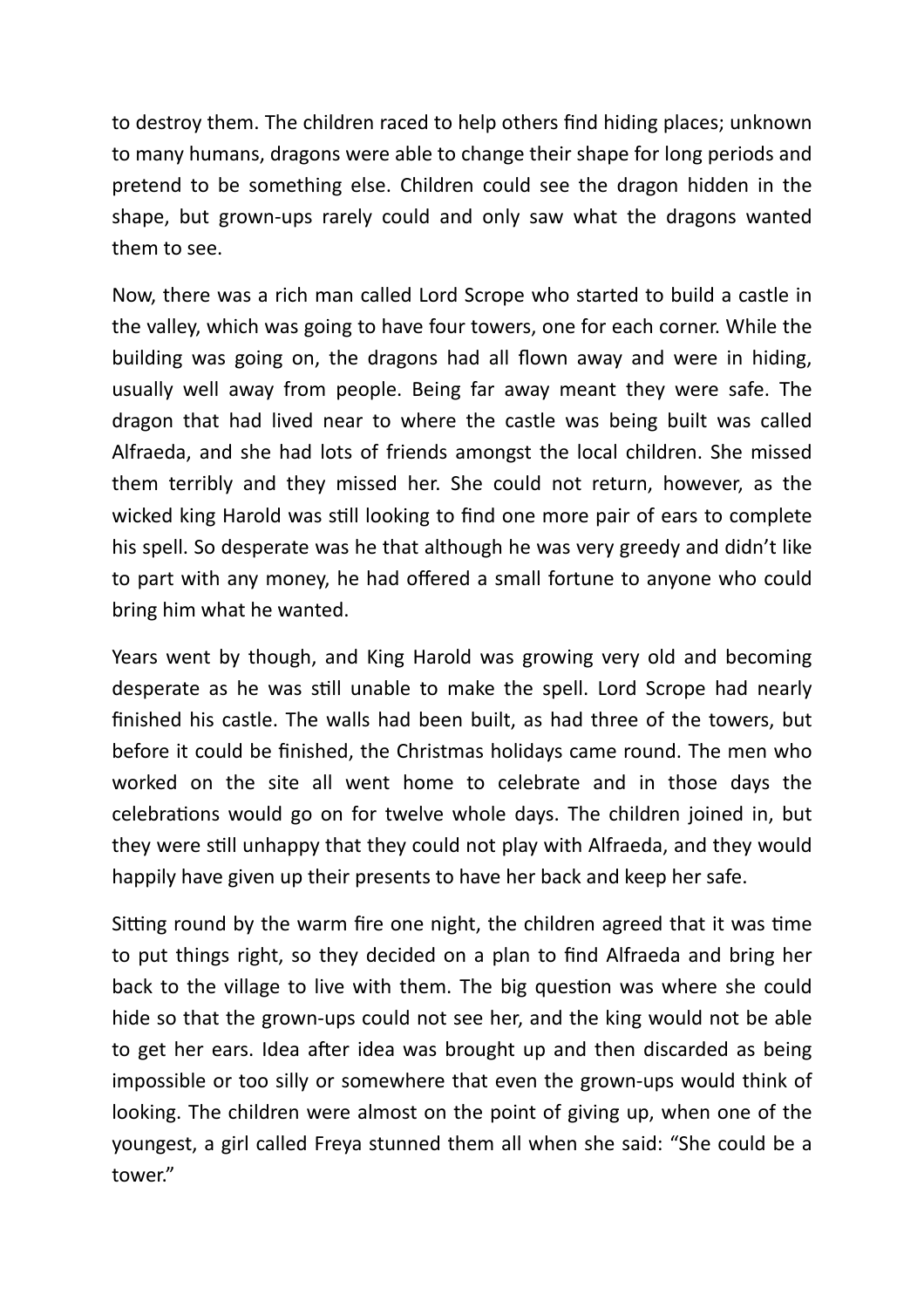The other children stared at her. "A tower?" they asked eventually.

"Yes," she said, "a tower. Lord Scrope has built three towers. Why can't Alfraeda be the fourth? All the workmen would want to take the credit for it and would not dare to tell Lord Scrope it wasn't them."

They all agreed it was a marvellous plan, the only problem being that they had to find Alfraeda before the twelve days of Christmas were over and the men went back to work. Worse still, the only way of finding her was to go out onto the moors at night-time because she would not show herself in the daylight. Now, in those days, nights were very dark and scary because there were no electric lights and no torches, so the only way people could see was by using a candle in a lantern which wasn't really very bright and gave hardly any light. Nevertheless, to help their friend, they decided that they would go out together on to the moors to find her.

As soon as it became dark, they all sneaked out, pushing pillows under their blankets to make their mums and dads think they were fast asleep in bed. After meeting in the village square, the children set off to the moors, looking nervously about with every little rustling noise in the grass or at the screech of owls calling to each other. They were not going to turn back, however, not until they had found Alfraeda, and so they climbed steadily up the steep hill which led out of the village, eventually coming out to the open space of the moor.

Alone and cold, the black night about them nearly impenetrable, what seemed a good idea back in their houses didn't seem so sensible now. They stood huddled together, staring without seeing into the darkness with their ears straining to hear the slightest sound. After what seemed hours, Freya noticed a faint light growing in the east. Dawn was nearly upon them, and they would have to get back before their parents woke up to begin the day's work in the fields and the cottages. It was then that Thomas heard it; the faint swishing sound that became louder and louder, and out of the gathering light there loomed a huge shadow which, with a thunderous beating of its wings, settled gently on to the ground just a few metres away; Alfraeda had found them. The children rushed forward as a group, cheering and clapping and swarming all around the huge dragon, while she sat purring and twisting around, trying to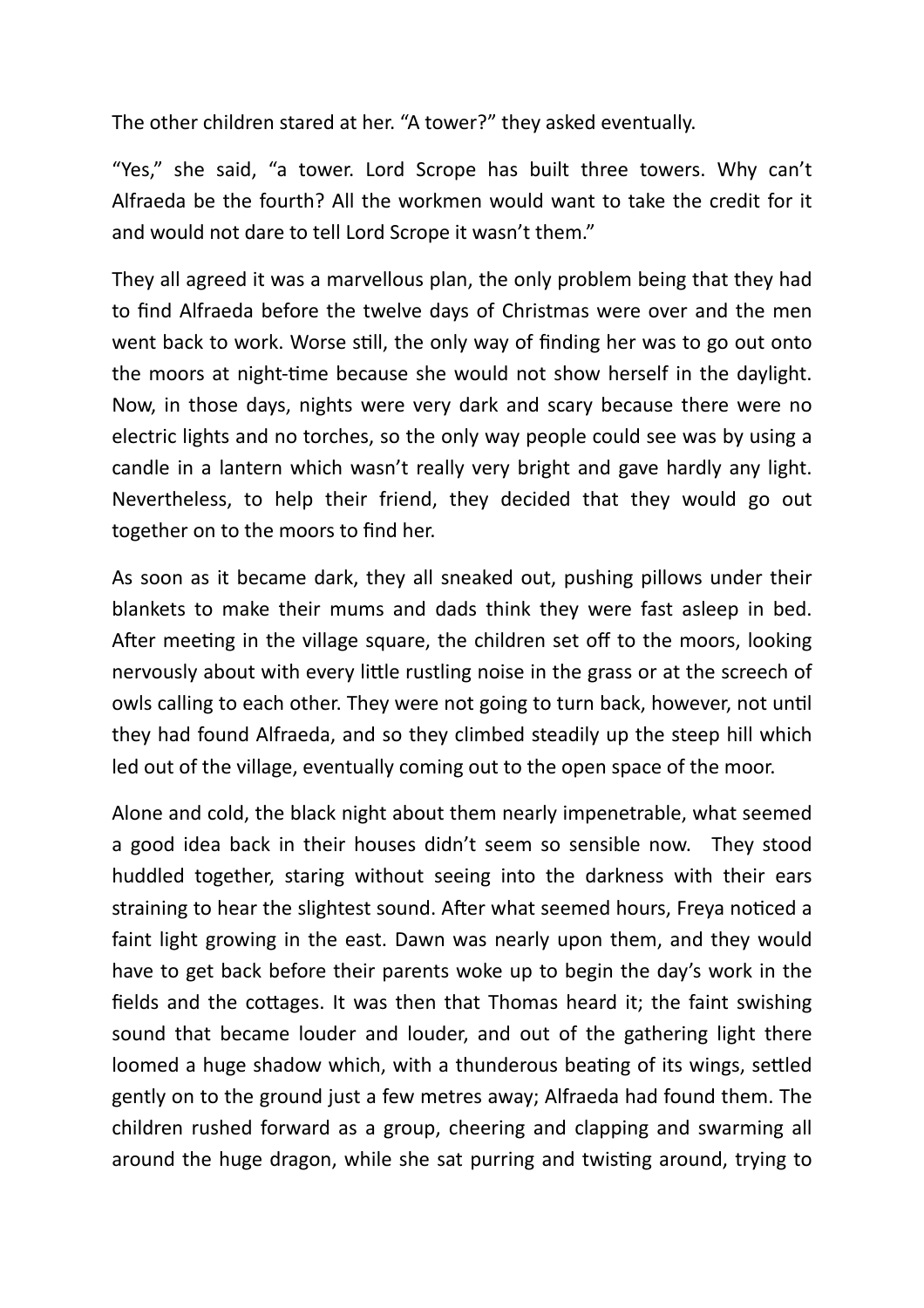give each one of them a lick with her massive tongue. It was some time before things had calmed down enough for the children to outline their plan to Alfraeda as to how she could disguise herself as a tower and come to live with them. If it was going to happen, though, tomorrow night was the last chance, as the twelve days of Christmas were nearly over, and all the men would be going back to work in two days' time. Alfraeda was so pleased with their idea that she could hardly wait, and the children had to stop her from going down straight away as she might be easily spotted by the grown-ups in the gathering light. Making plans to meet the next day at midnight, just to the east of the castle, the children rushed off to return to their homes while Alfraeda went to spend her last day out on the moor.

The day seemed to last forever, but eventually night came and darkness fell, and the children all went off to bed. Just as they had done the previous night, they placed cushions under their blankets so their parents would think they were fast asleep, and then made their way towards the towering bulk of the castle. They had not been there long when the faint swishing sound they knew so well began to grow louder and louder, and suddenly there she was dropping out of the dark to land gently in front of them. Alfraeda had come home. It was the work of moments before she placed herself in the space waiting to be filled by the tower and had they not known it was Alfraeda, the children would have been unable to tell it was really her, and not just a big pile of stones. Resuming her dragon shape, Alfraeda and the children played together for the next few hours, only finishing their games as the light began to show in the east once more.

So Alfraeda disguised herself as a tower, and the workmen who walked into the castle courtyard the day after twelfth night could not believe their eyes. They sent for the Master mason, William, to come and see what had happened. He stared up at the tower, walked around it, touched it and pulled and tugged. It was perfect in every way, and all the men were happy because they knew that Lord Scrope would give them extra money for having finished so early. The story of how the tower was built without anybody building it became part of village folklore, the stories that parents tell their children during the long winter nights. Alfraeda stayed in her disguise for more than two hundred years,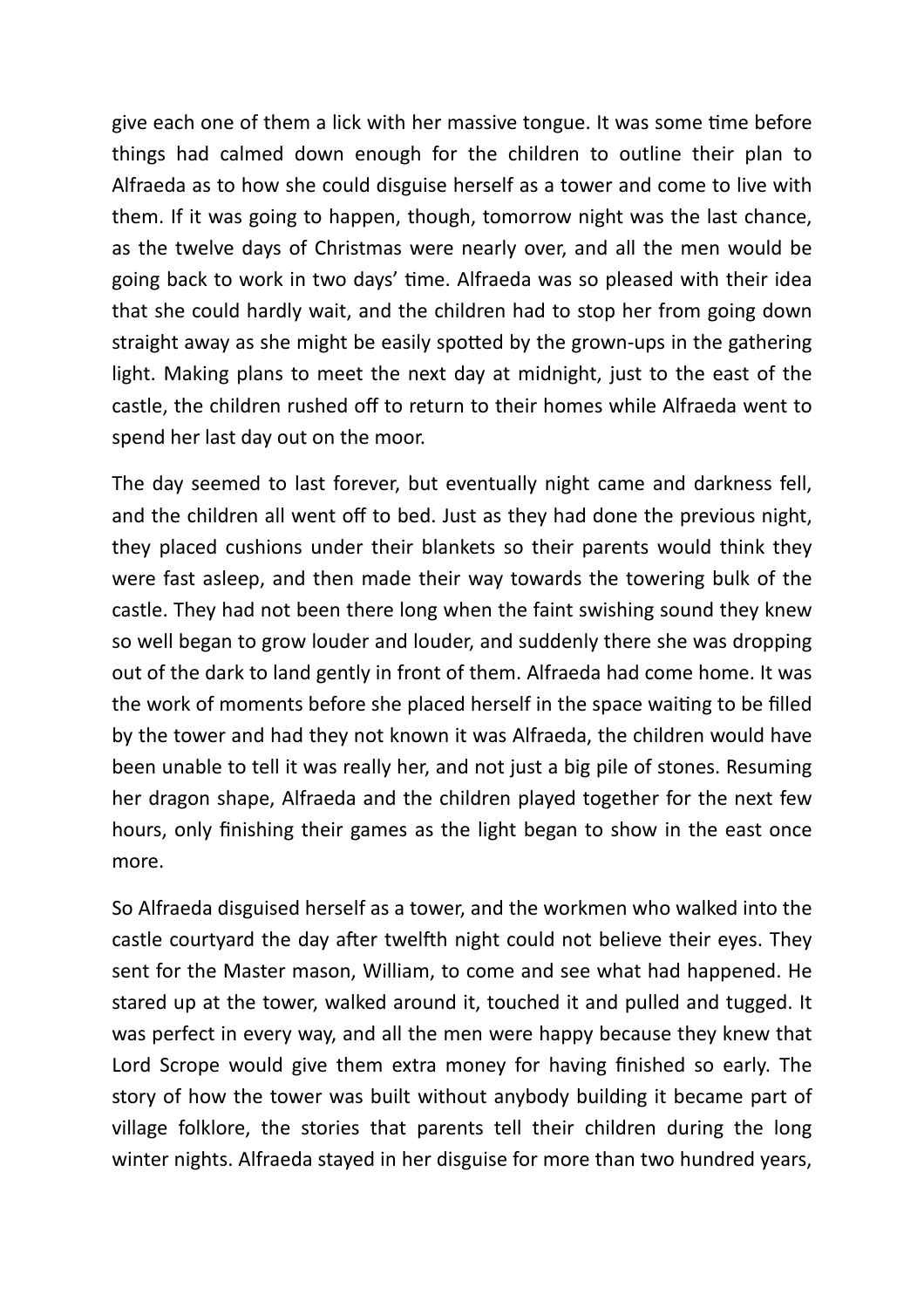happy and safe, and each new group of children told the next group, but strangely as the children grew up to become adults, they stopped believing in dragons and were no longer able to see Alfraeda.

And so, like all good stories, we might now be able to say:

"They all lived happily ever after."

 Only children could see Alfraeda; the wicked King Harold and the wizard Ranulph had both died long ago without ever having the chance to make their horrible spell; grown-ups no longer believed in dragons, so nobody was hunting or chasing them anymore. But for Alfraeda and the village children, the arrival at the castle of a boy called Richard meant that everything was about to change. He was older than most of the others, and like the old king, Harold, he was mean and greedy and enjoyed getting people into trouble. Although they tried to be his friend, the children found it very hard to like Richard; he constantly told lies, took things that didn't belong to him, was lazy and forced others to do his work, and was never kind to anybody. None of the grown-ups liked him either, and when he had been at the castle for only a few months, Lord Scrope, the great, great, great grandson of the man who built the castle, became so fed up with his naughty behaviour he decided to teach him a lesson. Consequently, after he had once more failed to do the jobs he had been given, Richard was taken by the soldiers on guard and put outside the castle. He was told he would have to stay there on his own until morning, and all he had with him was a flagon of water, a chunk of bread and a blanket to wrap himself in.

Alone, cold and feeling thoroughly frightened and miserable, he wrapped his blanket around him, huddled beneath some bushes by the castle wall, and waited for the night to end. Gradually he drifted off to sleep, even though it was a stormy night, with strong winds whistling around the castle and finding their way into any small gaps or spaces as strong winds always do. It was a strange noise that woke him, and as he looked up into the growing light of a new dawn, the sight he saw convinced him that he must still be asleep and dreaming. For the creature growing rapidly larger in front of his very eyes was none other than a dragon. But it couldn't be, could it? Everybody knew that dragons only existed in story books; in fact, he had once seen a picture of one;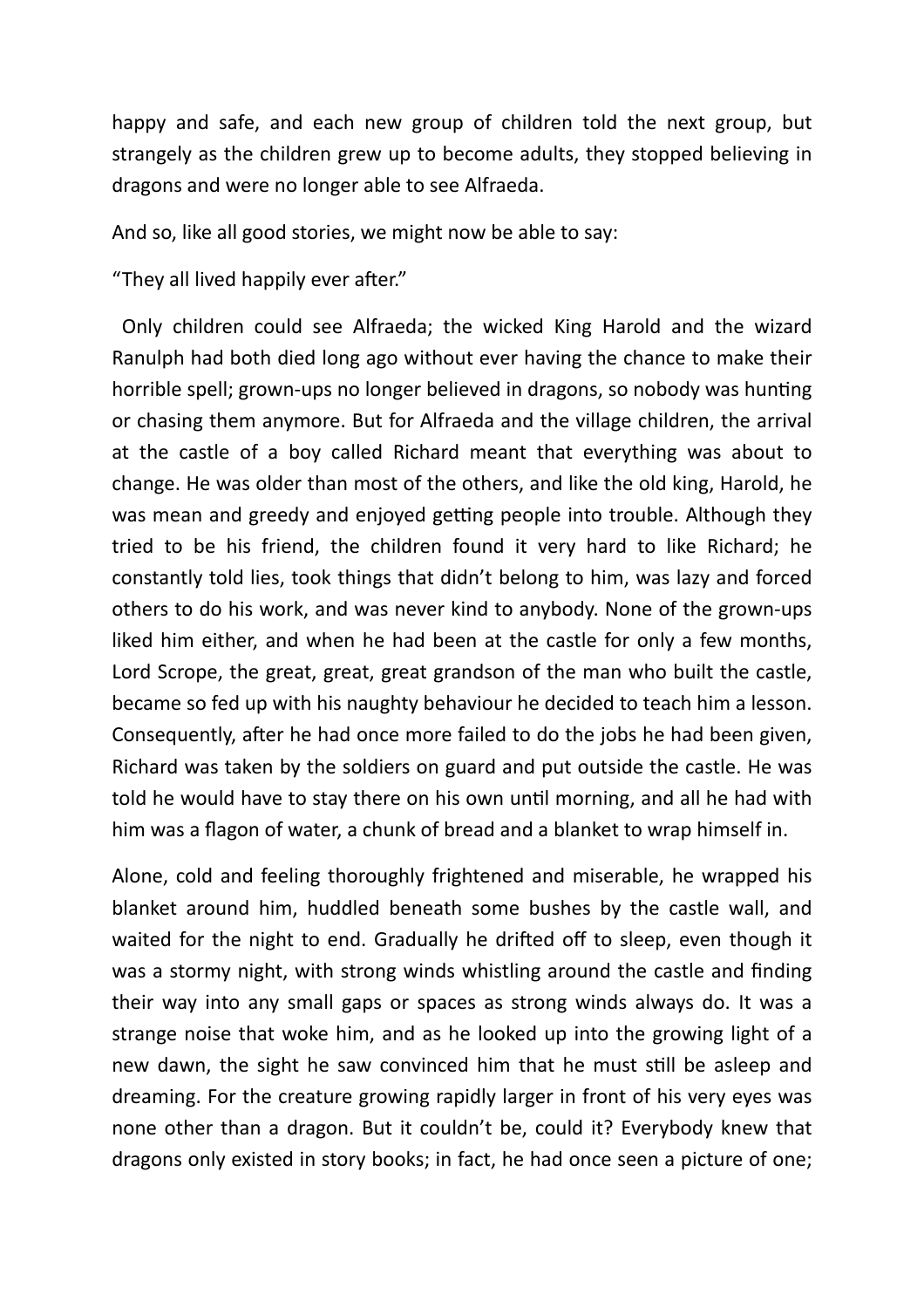and do you know, it looked exactly like whatever it was that was now swooping over his head and turning into …………. A tower!!!? Now he knew he must be dreaming, but as he watched, a memory came back to him of something he had read in the book with the picture; dragons had the power to change shape.

What should he do? If he went and told the lord, he might get into the most fearful trouble for telling stories, but he was more and more convinced that what he had seen was not a dream and that if he could show Lord Scrope that it was true, he might be given a big reward and not have so many jobs to do around the castle. Most people would have stopped to think it over, but Richard was so silly that his greed overcame his commonsense and he leapt to his feet and shouted to the guards to let him in. It was not yet time to open the gates, but Richard was making so much noise that the guards decided to open up. As soon as he was past the gate and the portcullis was raised, he raced across the courtyard, up the two flights of stairs to where Lord and Lady Scrope lived and demanded that their personal guard let him in to the Solar to see them. The big, burly guard was having none of it and stood in the doorway, blocking Richard's entrance. And there he might have stayed, but Lord Scrope, annoyed at all the noise going on came to the door to find out what was happening. Richard quickly told his story, and to begin with Lord Scrope was tempted to throw him into the dungeon for a few days to try and stop him telling such outrageous lies. But the more he thought about it, the more he wandered whether he should go and check, because surely the boy wouldn't be so stupid as to tell a lie as big as this, would he? A dragon? Surely it couldn't be true, but he would go and find out; and if Richard was trying to make a fool of him, then he would make sure that he regretted it later.

Calling his servant, Lord Scrope sent him hurrying to the guards' tower with instructions to bring six armed soldiers straight away. Pulling on his boots, he reached for his cloak and his sword and turning towards Richard commanded him to lead the way. Richard rushed back down the stairs to the courtyard, and stood looking towards the portcullis, waiting for the guards. He turned back to watch Lord Scrope who was stood, wrapped in his cloak, glowering down at him. The sudden noise of metal on metal as swords were drawn from scabbards turned his attention back to the gate. Six armed men were hurrying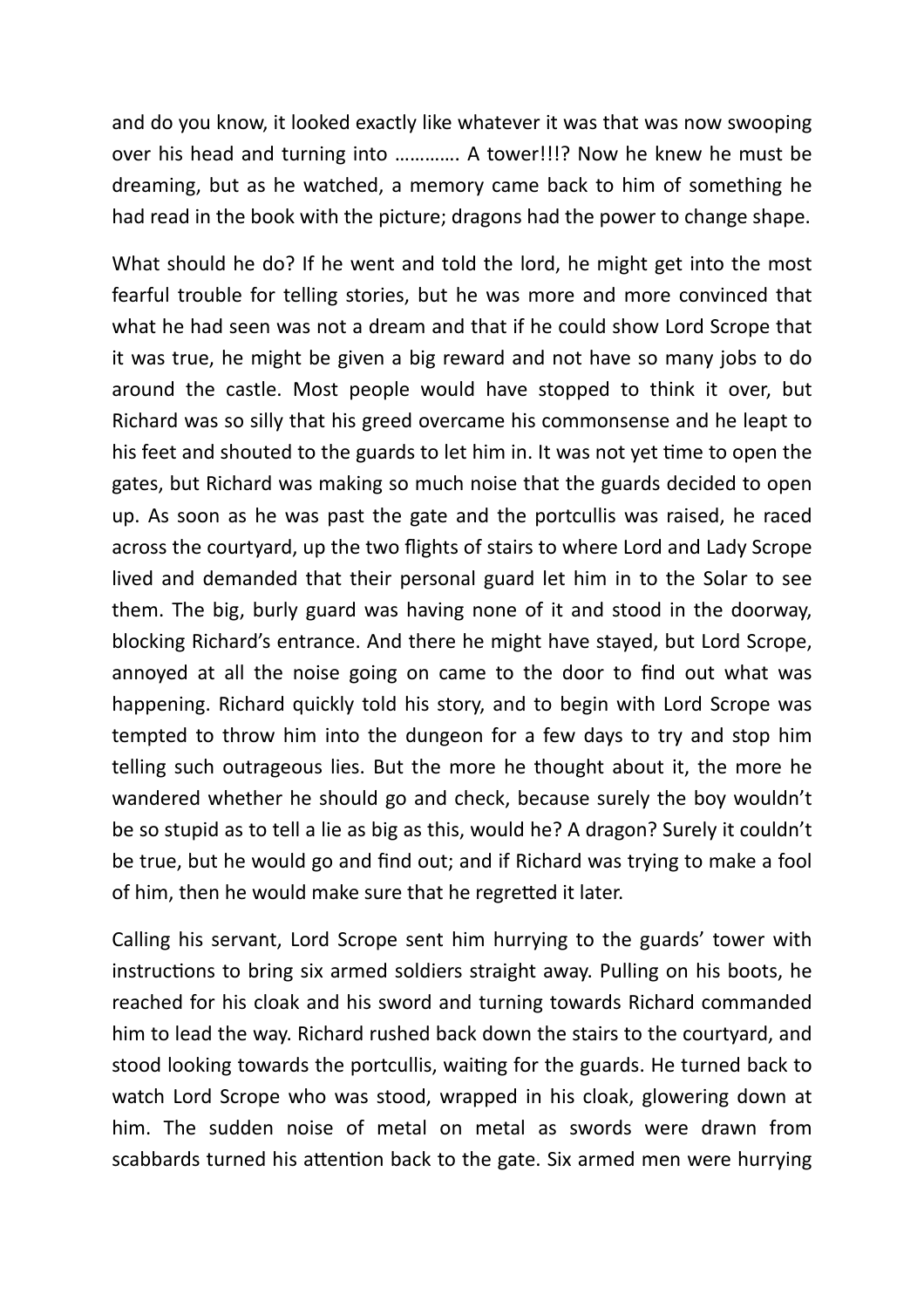across the yard to join the lord and Richard. It looked as if Alfraeda, after all these years of freedom, was finally going to be caught.

Luckily, though, for Alfraeda and all the children, Henry, one of the youngest boys in the castle had been making the fire in the Solar when Richard had burst in with his story. Henry could not believe that any child could do such a thing but seeing that Lord Scrope was paying no attention to him, he crept from the Solar, ran along the passageway and through the Great Chamber, and on down the back staircase to the courtyard. He must have looked funny to the children who were there doing their early morning jobs, collecting firewood and water for the kitchens, as he was red in the face and puffing from having run so fast. Their amusement turned to alarm as he told his story, and hearing raised voices coming from the courtyard they rushed past the storerooms and the well to the base of the kitchen tower. There they shouted to Alfraeda, warning her of the danger and that she should fly away. It was just at that moment that Lord Scrope, Richard and the soldiers came through the doorway under the Great Hall and turned to look at them.

There are many different accounts of what happened next, and eventually the grown-ups agreed that they must have been seeing things or that they had drunk far too much ale the previous night; because they soon decided that they could not possibly have seen the tower of the castle unravel itself into a dragon, and with a few huge beats of its wings send enough air to knock them all over and to launch itself into the sky. By the time they had all recovered there was a large space where the tower had been and the dragon was a faraway dot in the sky, growing rapidly smaller and smaller. If the story ever got out that they had seen a dragon, without actually having a dragon to show people, they would be laughed at and humiliated and everyone would think they had gone completely mad. Better to keep quiet and tell them that the tower had collapsed in the storm the previous night. There were plenty of stones that had made up the bottom part of the tower lying about to make people believe it. And do you know, that is the story still told to this day. Any guide taking people around the castle will point to the space and tell the visitors that the tower collapsed in a great storm several hundred years ago.

But we know better, don't we?